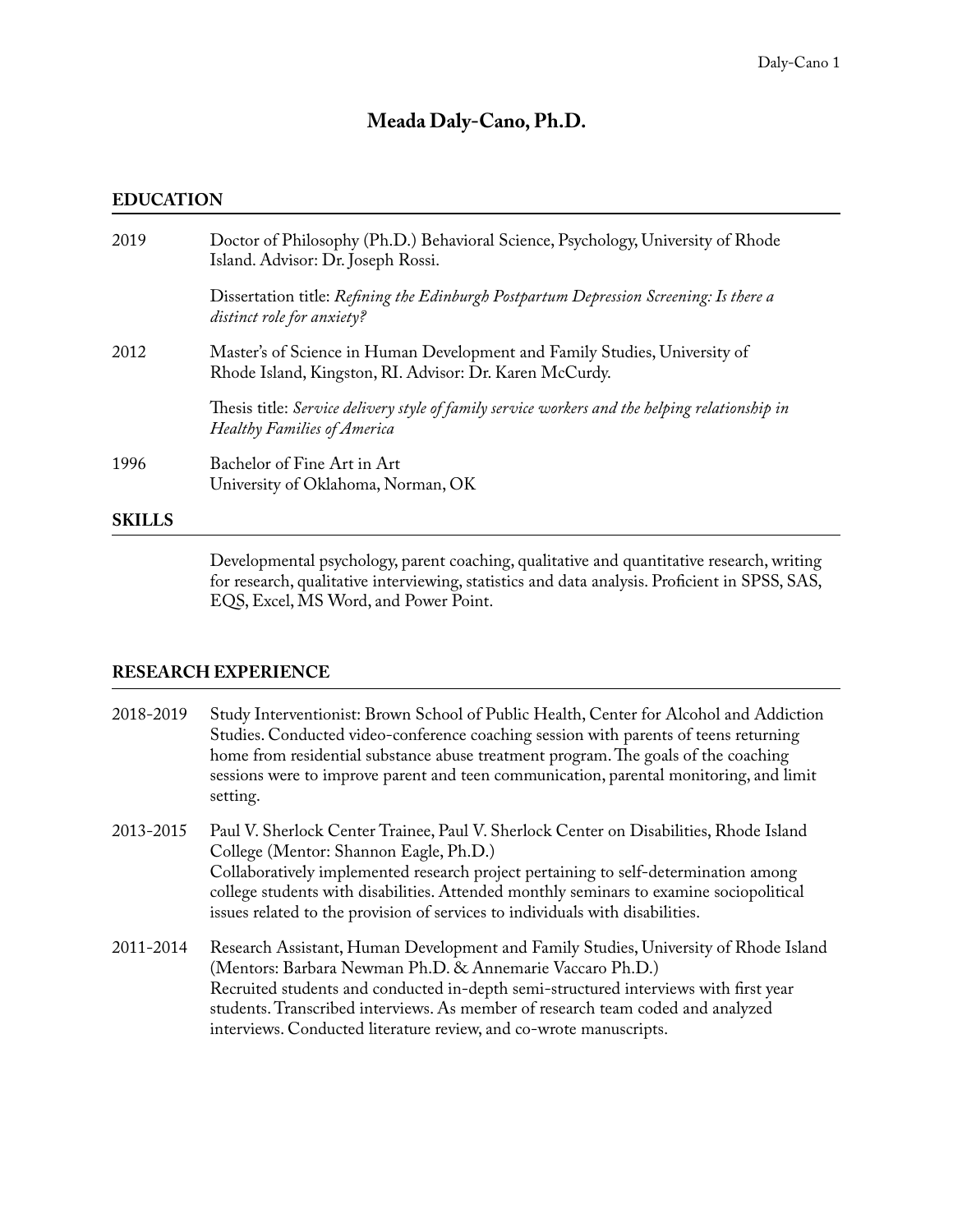### **TEACHING EXPERIENCE**

|           | Spring 2016 Teaching Assistant University of Rhode Island Department of Psychology, Kingston<br>PSY-302: Applied Research Seminar in Psychology<br>(Professor: Robert Laforge)    |
|-----------|-----------------------------------------------------------------------------------------------------------------------------------------------------------------------------------|
| Fall 2015 | Instructor, University of Rhode Island Department of Psychology, Kingston<br>PSY-489: Problems in Psychology<br>(Supervisor: Susan Boatright-Horowitz)                            |
|           | Spring 2015 Instructor, University of Rhode Island Department of Psychology, Kingston<br>PSY 232: Developmental Psychology<br>(Supervisor: Mark Wood, Ph.D.)                      |
| Fall 2014 | Teaching assistant for Latino Psychology, University of Rhode Island Department of<br>Psychology, Providence PSY 479<br>Professor: Jasmine Mena, Ph.D.                            |
|           | Spring 2014 Co-Instructor, University of Rhode Island Department of Psychology, Kingston<br>PSY 232: Developmental Psychology<br>(Supervisor: Mark Wood, Ph.D.)                   |
| Fall 2012 | Instructor, University of Rhode Island Department of Psychology, Kingston and<br>Providence Spring 2013 PSY 232: Developmental Psychology<br>(Supervisor: Kathleen Gorman, Ph.D.) |
| 2007-2010 | National Trainer, Parents As Teachers National Center, St. Louis, MO                                                                                                              |

# **UNIVERSITY AND COMMUNITY SERVICE**

| 2015-2017 | Families First: Moms for Moms, Rhode Island Program Committee.                                                                                                                                                                                     |
|-----------|----------------------------------------------------------------------------------------------------------------------------------------------------------------------------------------------------------------------------------------------------|
| 2014-2016 | Self Determination Action Team. Paul V. Sherlock Center on Disabilities, Rhode Island<br>College.                                                                                                                                                  |
| 2013-2016 | Behavioral Science Representative. Department of Psychology Task Force for<br>Diversity and Multiculturalism. University of Rhode Island.                                                                                                          |
| 2013-2016 | The Presidents Commission on People with Disabilities. University of Rhode Island<br>The commission works to ensure equitable, inclusive, universally designed, and welcoming<br>community for students, faculty, and staff who have disabilities. |

# **INVITED PAPERS, COLLOQUIA AND PRESENTATIONS**

Daly-Cano, M., Francis, A., Nastari, K., Newman, T., & Ruise, B., (2014, November). *UCEDD Trainees Develop Interdisciplinary Practices through Creation of a Self-Determination Survey for*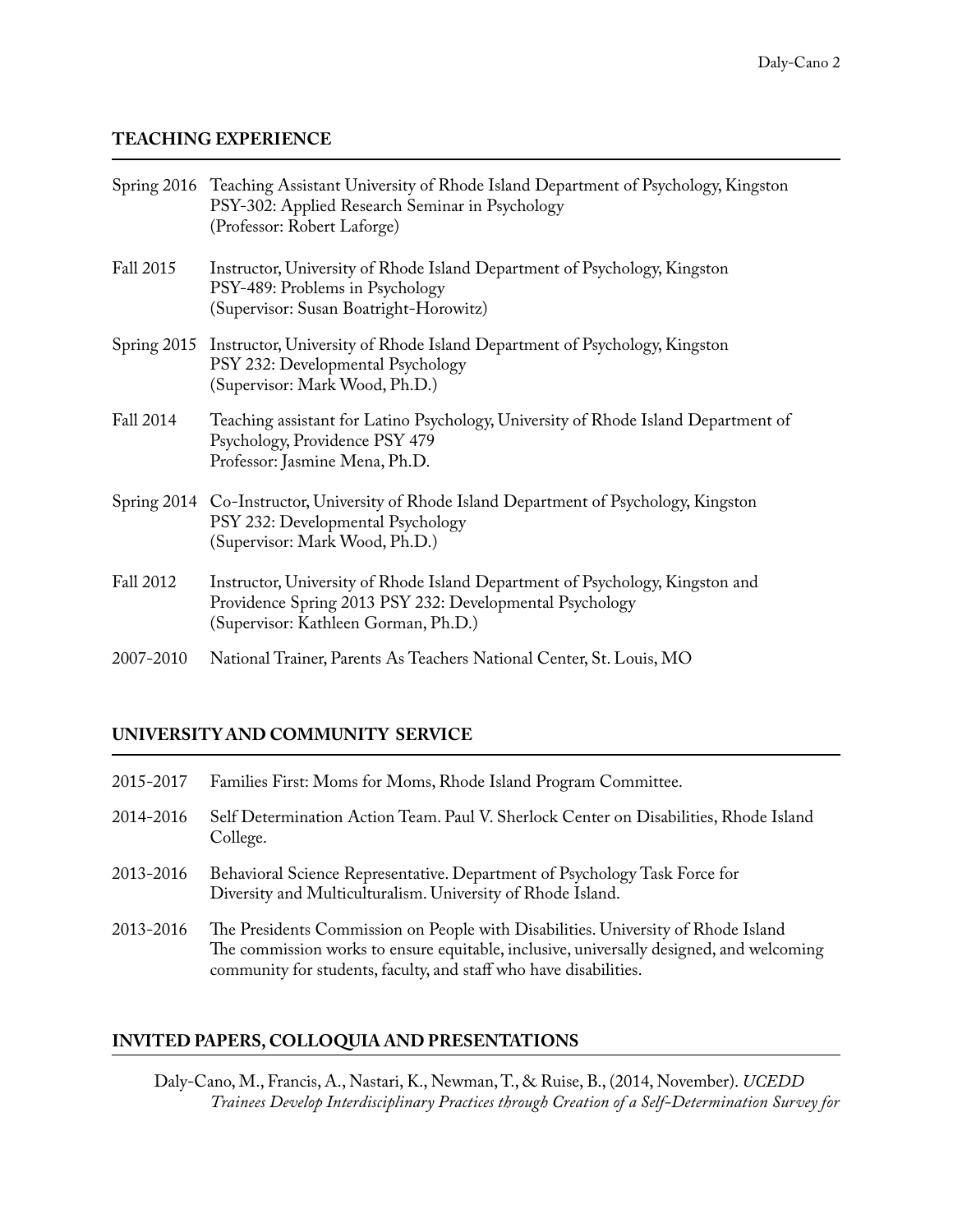*College Students with Disabilities: A Process Evaluation.* 9th Annual Psychology Department Graduate Student Colloquium and Awards Ceremony. University of Rhode Island.

- Dowd-Eagle, S. Daly-Cano, M., & Francis, A., (2015, March) P*erceptions of Self-Determination in College Students with Disabilities.* A presentation at the Feinstein Camp RI Spring Conference. Building Bridges Between Research and Practice: Connecting Students to Professional Communities. Rhode Island College.
- Daly-Cano, M., Vaccaro, A., & Newman, B. (2014, April) *Te Development of a Sense of Belonging for First-Year Students.* A paper presented at the 2014 Spring Colloquium of the Joint URI/RIC Ph.D. Program in Education. Kingston, Rhode Island.
- Daly-Cano, M., & Mc Curdy, K., (2014, September). *Te helping Relationship between home visitors and their families: Factor Analysis and HLM Analyses.* Invited Talk. Research Methodology Focus Area Meeting, Psychology Department. University of Rhode Island.
- Daly-Cano, M., Vaccaro, A., & Newman, B. (2014, May). *A Sense of Belonging among College Students with Disabilities: An Emergent Teoretical Model.* 8th Annual Psychology Department Graduate Student Colloquium and Awards Ceremony. University of Rhode Island.
- Vaccaro, A., Daly-Cano, M. & Newman, B. (2013, September). *How Students with Disabilities Develop a Sense of Belonging.* A presentation at the University of Rhode Island 17th Annual Diversity Week

#### **CONFERENCE PRESENTATIONS**

- Vaccaro, A., Daly-Cano, M. & Newman, B. (2014, March). *A Sense of belonging among college students with disabilities: An emergent theoretical model.* A scholarly paper presentation at the annual NASPA Convention, Baltimore, Maryland.
- Daly-Cano, M., Vaccaro, A., & Newman, B. (2012, October). *A sense of belonging among college students with disabilities*. Constructed paper symposium at the 2012 Themed Meeting: Transitions from Adolescence to Adulthood, Society of Research in Child Development. Tampa, Florida.
- Daly-Cano, M., & McCurdy, K. (2012, July). *Service delivery style of family service workers and the helping relationship in Healthy Families of America.* Paper presented at the National Research Conference on Child and Family Programs and Policy. Bridgewater, Massachusetts.

#### **CONFERENCE POSTER PRESENTATIONS**

- Daly-Cano, M., Almeida, M., Beatty, A. (2017, March). *Evaluation of a mentoring program for mothers at risk for postpartum depression.* Association of Maternal and Child Health Programs Annual Conference, Kansas City MO.
- Francis, A., Daly-Cano, M., Dowd-Eagle, S., Nastari, K., & Newman, T., (2015, November). *Perceptions of Self-Determination among college students with disabilities: A pilot study.* A poster